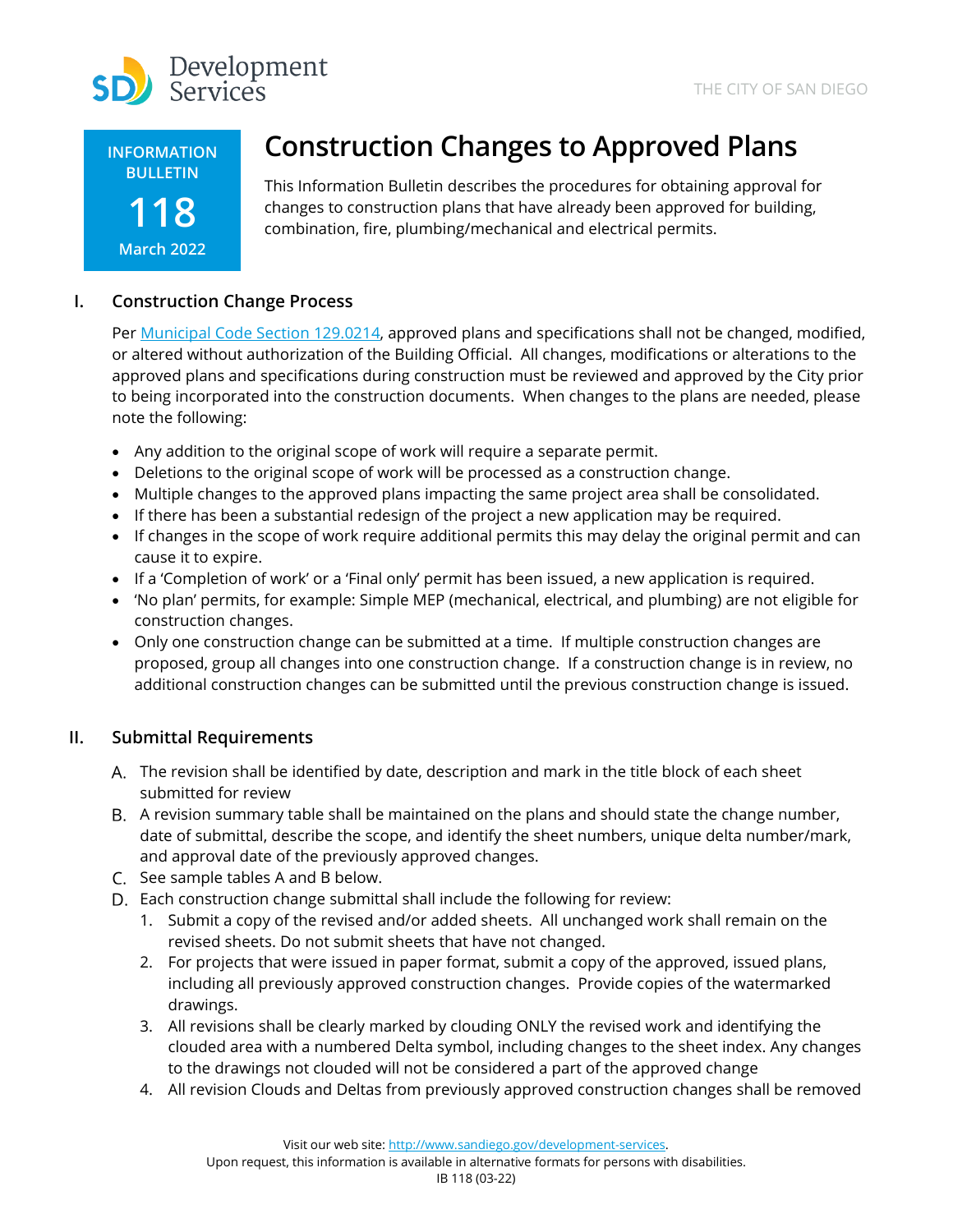- 5. Any added sheets shall be clearly marked by clouding the new sheet number and identifying the clouded area with a numbered delta symbol. Each new sheet shall be clearly and uniquely numbered.
- 6. The project title sheet shall be included in the submittal package. The title sheet shall include the following:
	- The original narrative for the project scope of work as revised by current and previously approved construction changes.
	- The original project sheet index as revised by current and previously approved construction changes.
	- Provide a brief narrative describing the scope of work proposed for the current construction change. The description shall include the construction change number and the unique delta number used for this submittal
	- The scope of work and sheet list for all previously approved construction changes shall be maintained on the plans to provide a running list of changes
- 7. Submit a copy of any relevant revised calculations and reports with a copy of the original approved calculations and reports (if not originally submitted digitally).
- 8. All revised drawings and calculations shall be signed and sealed/stamped by the appropriate licensed design professionals associated with this project or the construction change.
	- **If there is a change in responsible party, please see our [Information Bulletin 250](https://www.sandiego.gov/sites/default/files/dsdib250.pdf) on how to** apply for 'Change of Record'.
- 9. If the reason for the construction change is to resolve the correction notice, a copy of the inspector's correction notice shall be attached to and submitted with the application.

#### **III. Options for Service**

All forms, documents and resubmittals are now submitted electronically. Visit the Development Services Department website at **[https://www.sandiego.gov/development](https://www.sandiego.gov/development-services/permits/changes-building-permit)[services/permits/changes-building-permit](https://www.sandiego.gov/development-services/permits/changes-building-permit)** and use your existing account to continue the permitting and issuance process. A detailed User Guide is also available.

#### **IV. Fees**

A non-refundable hourly plan check fee will be assessed (minimum 1/2 hour per discipline reviewing change) at the time of issuance of the construction change. See [Information Bulletin 501,](http://www.sandiego.gov/sites/default/files/dsdib501.pdf) Fee Schedule for Construction Permits-Structures, for a list of the hourly fees. Records fees will also apply. If the change results in additional square footage, additional permit fees, development impact fees, and school fees may also apply.

#### **V. Issuance of a Construction Change**

A construction change, once approved by the review staff, must go through the issuance process which includes an electronic stamp of approval on the approved construction change plans and payment of the fees.

Construction changes may hold up inspections when fees are assessed against the main parent project. Failure to issue the construction change or pay the fees will result in the failure to complete